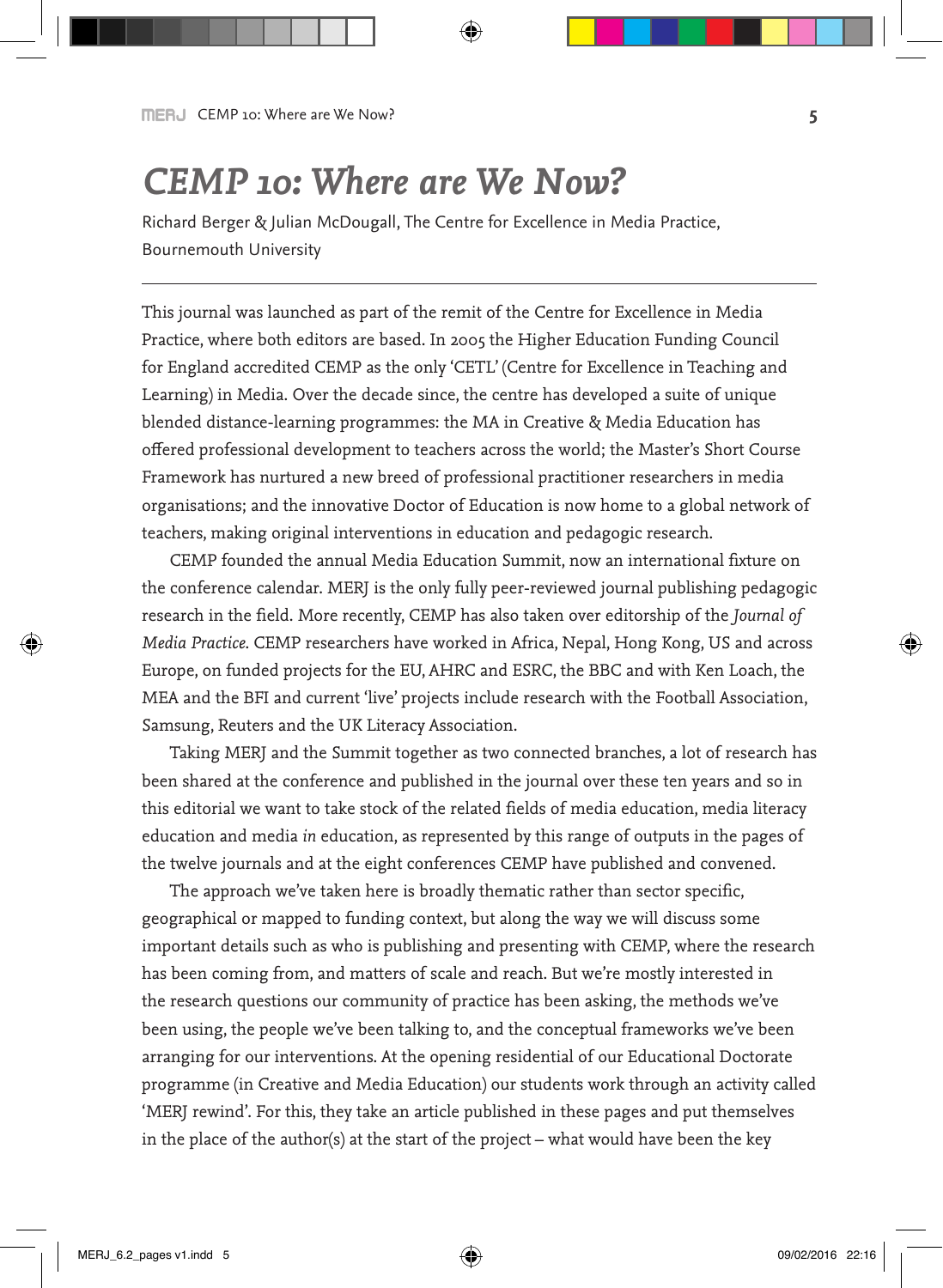research questions, what kind of data was generated, how was it collected and assessed, what theoretical position was taken (epistemological, ontological, methodological)? So here we've done that with every article published in the journal and every abstract printed in the Summit programme, and this is our 'executive summary' of this body of work and what it amounts to – *where are we now?*

## **Voices**

We've published guest and joint editorials, invited features, extended 'inter-reviews' and given a keynote platform to lots of media education's key 'movers and shakers' over the years. We've heard from David Buckingham, Sarah Pink, Jackie Marsh, Sara Bragg, Anthony Lilley, Marc Prensky, Cary Bazalgette, Susan Orr, John Potter, Andrew Burn, Charles Leadbeater, Matt Locke, John Naughton, Jeff Jarvis, Michael Wesch, Paul Mihailidis, Kevin Marsh, Andrew Chitty, Gina Stirling, Henry Jenkins, Divina Frau-Meigs, Lutz Hachmeister, Belinha de Abreu, Renee Hobbs, David Gauntlett, Eric Gordon, Carrie James, Will Merrin, Tom Loosemore, Stephen Heppell, Natalie Fenton and Stephen Jukes. All of those keynotes and guest MERJ pieces are online (see links at the end). But, while that is an impressive cast, our focus here is not on the canon of experts but on the community of practice we've tried to nurture more 'in the patch'. So, the professional identities of the authors and presenters whose work we are including in this analysis are as follows:

Secondary / further or tertiary educators 8% University educators / affiliated researchers 81% Other (training organisations / not for profits / employers, policy makers) 11%

# **The Data Set**

The 'sample' here consists of the full sets of abstracts from eight conferences (including this year's, a week away at the time of writing) and full articles published in thirteen editions of this journal, including the current issue. That amounts to a total of 313 outputs, made up of 242 conference presentations (including our MERJ conversations, but not keynotes), 48 articles and 23 research reports ('in progress' developmental pieces, closer to the Summit presentations than full articles). In case anyone is checking in a hawkeyed fashion, we have included the seminar pieces published from MES in issue 2.2 and one important caveat regarding 'sample hygiene' is that a significant number of MERJ articles in recent issues have been developed from summit presentations, so there is some duplication of outputs in those cases.

In CEMP we also supervise postgraduate research by media educators and professionals on our 'build your own MA' short course pathways, the MAs in Creative and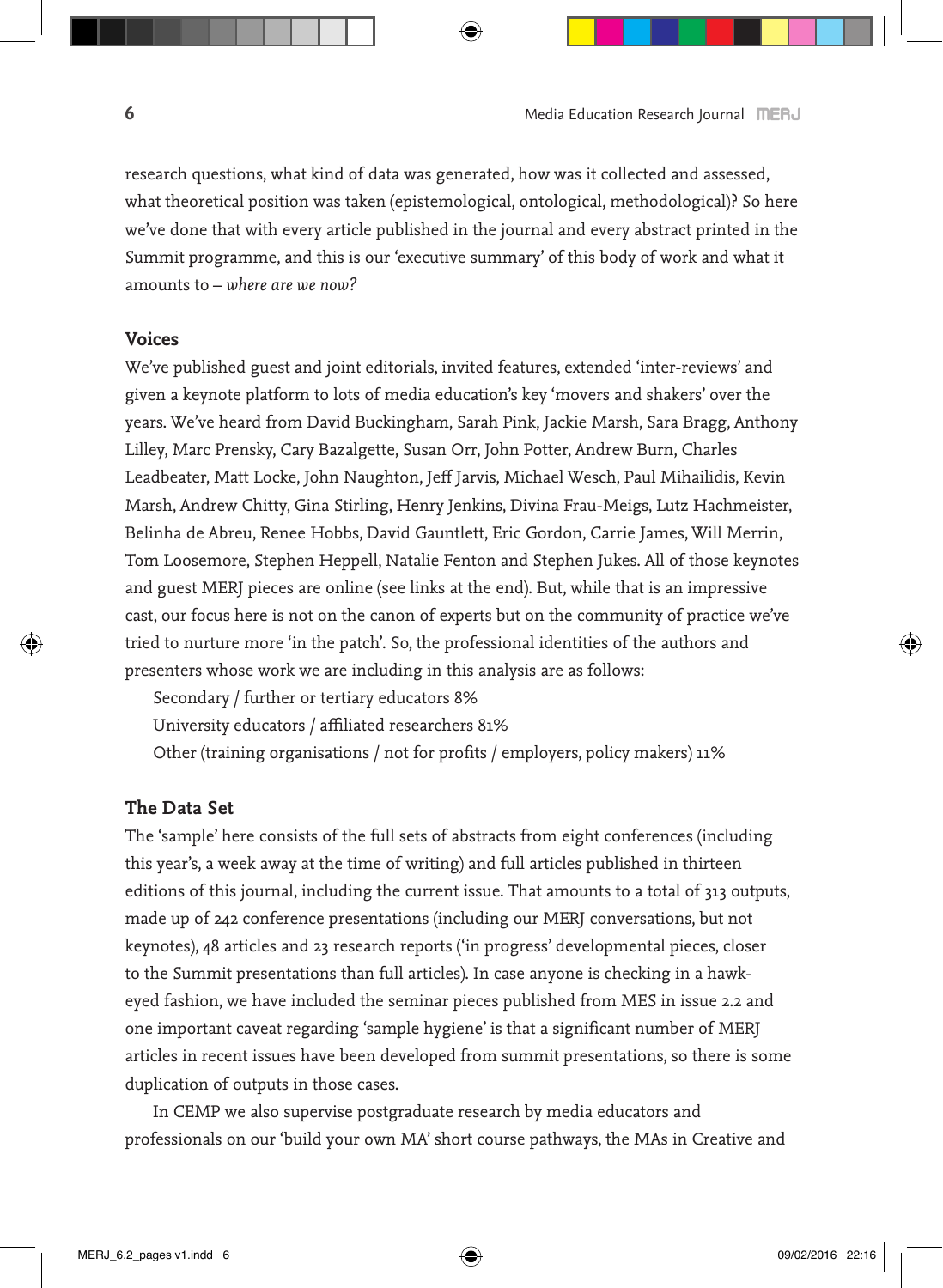Media Education and Creative Media Practice and more recently our taught educational doctorate. Over the decade, a total of 170 professsionals on these programmes have completed and exhibited 'insider research' into their practice. Often using action research, but also case study, ethnography and creative / digital methods, this work has ranged from media teachers exploring new assessment strategies, innovative schemes of work, employability and e-learning to designing prototypes for new digital platforms and exploring culture change at the BBC. This track record of working with professionals 'in situ' is now further embedded in CEMP's new doctoral 'Researcher in Residence' scheme. PhD students have 'successfully defended' theses on assessing creative media work, the role of 'play' in children's media learning, commissioning for children, cross-platform media and the philosophy of media education while our current crop of Ed D researchers are generating new knowledge in the fields of entrepreneurship, 'creative habitus', transformative learning and documentary film as life narrative. Like the keynotes and guest editors, it's important to mention these, as they are a key part of our work in growing the research 'environment' but since these are not necessarily published 'outputs' they are not included in the data set in question here.

## **Lines of enquiry**

To arrange the 'outputs' thematically, here we've used the same categories as for our 'Research Excellence Framework' unit in CEMP, where we lead on the education unit (but also work across Media – that's units 25 and 36 for those 'in the know', at least in the current formulation). These categories inevitably overlap but to reproduce the arrangement here we've grouped the research into Media Digital Literacies; Practitioner Enquiry and Education Dynamics. This was a rather crude exercise and someone else surveying the material might have ended up with slightly different percentages, as the majority of outputs overlap two themes – for example, research into digital literacy and employability could go into DML or education dynamics, whereas a piece on teaching media literacy could go into DML or practitioner enquiry. And 4% of the articles overlapped all three so we have annexed them to "other / all".

#### **Digital Media Literacies**

Broadly speaking, we have included research here which generates data in the broad field of 'new literacies' in relation to media education. This work has ranged from the application of situated, social literacy research in media education contexts to the more 'Heppellian' future-gazing and associated '2.0' claims and counterclaims. Twenty-six per cent of the research falls into this category. The most commonly used methods have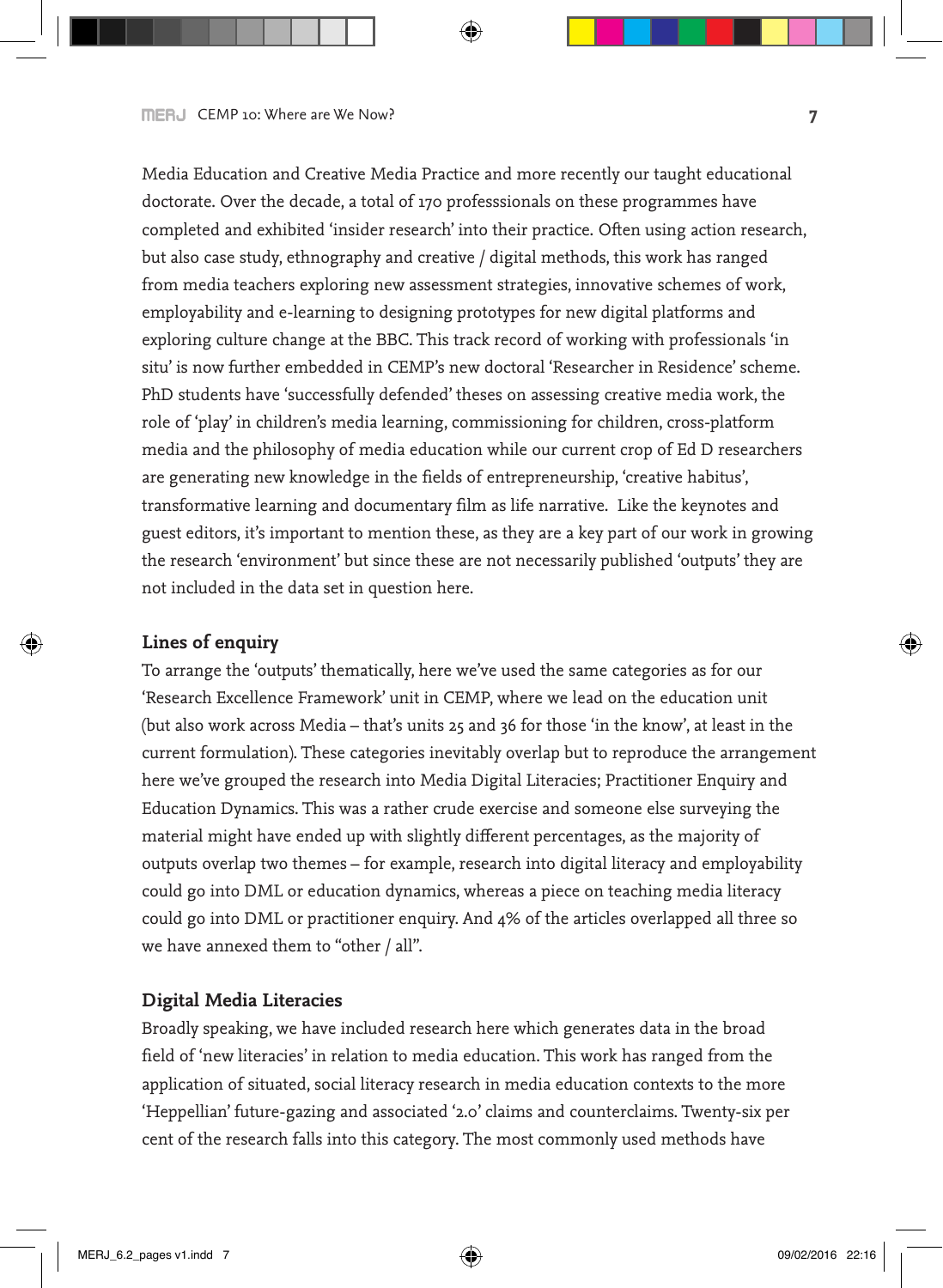been discourse analysis (of policy, curricular frameworks or assessment / evaluation frameworks); (digital) ethnography and action research and the methods deployed have been almost entirely qualitative. Conceptually, the research most usually starts out from theories of powerful literacies and new literacy studies, and often seeks to contribute new evidence to debates around digital natives and participatory culture. These fields are generally mapped with prominence given to the work of Buckingham, Jenkins, Prensky, Hobbs, Burn, Livingstone, Marsh and Potter, along with more 'local flavour' depending on the geographical and cultural contexts for the fieldwork. The kinds of research questions we've been asking in this category often relate to the integration of school / out of school or equivalent boundaries in higher education, what Potter refers to as the 'semi permeable membrane', sometimes conceived as 'third space' learning. Other areas of enquiry have typically concerned ways of measuring, or accounting for, new literacy development; degrees of *critical* media literacy and the relationship between media literacy, digital tools and *voice*. Gathering data to speak to new literacy practices, such as *curation*, from students' perspectives, has been a recurrent objective.

To exemplify the range and scope of research in this category, we'll pick out three outputs. Please note we have hundreds to choose from. Whilst not randomly pulled out of a hat, they are selected to represent the breadth of work rather than for any hierarchical criteria. For Digital Media Literacies, we'll point to Tzu-Bin Lin's discourse analysis of media literacy in East Asia in the first issue of MERJ (2010), BFI's Mark Reid sharing the work of the Screening Literacy consortia at the 2012 Summit and in both the previous issue of MERJ and last year's Summit, Eirini Arnaouti disseminated her media literacy research in Greek schools.

### **Practitioner Enquiry**

In this category we place work which directly speaks to teaching and / or the training of teachers, so research developing empirical pedagogical material. Again, though, this ends up being rather like a 'genre tube map' with many intersections, For example we've included research here into the teaching or assessing of students' creativity, but other work on the rhetorics of creativity at work in contemporary media education has been put in the dynamics 'box'. This theme represents 34% of the research. Action research has dominated this strand, with a significant inclusion of participative methods and co-creation with students. Conceptually, the research is often grounded in the progressive pedagogies of Vygotsky and Freire and more media specific work by Masterman, Buckingham and, pleasingly for us, previous studies published in MERJ. The kinds of research questions we've been asking in this category relate to pedagogic methods for enhancing various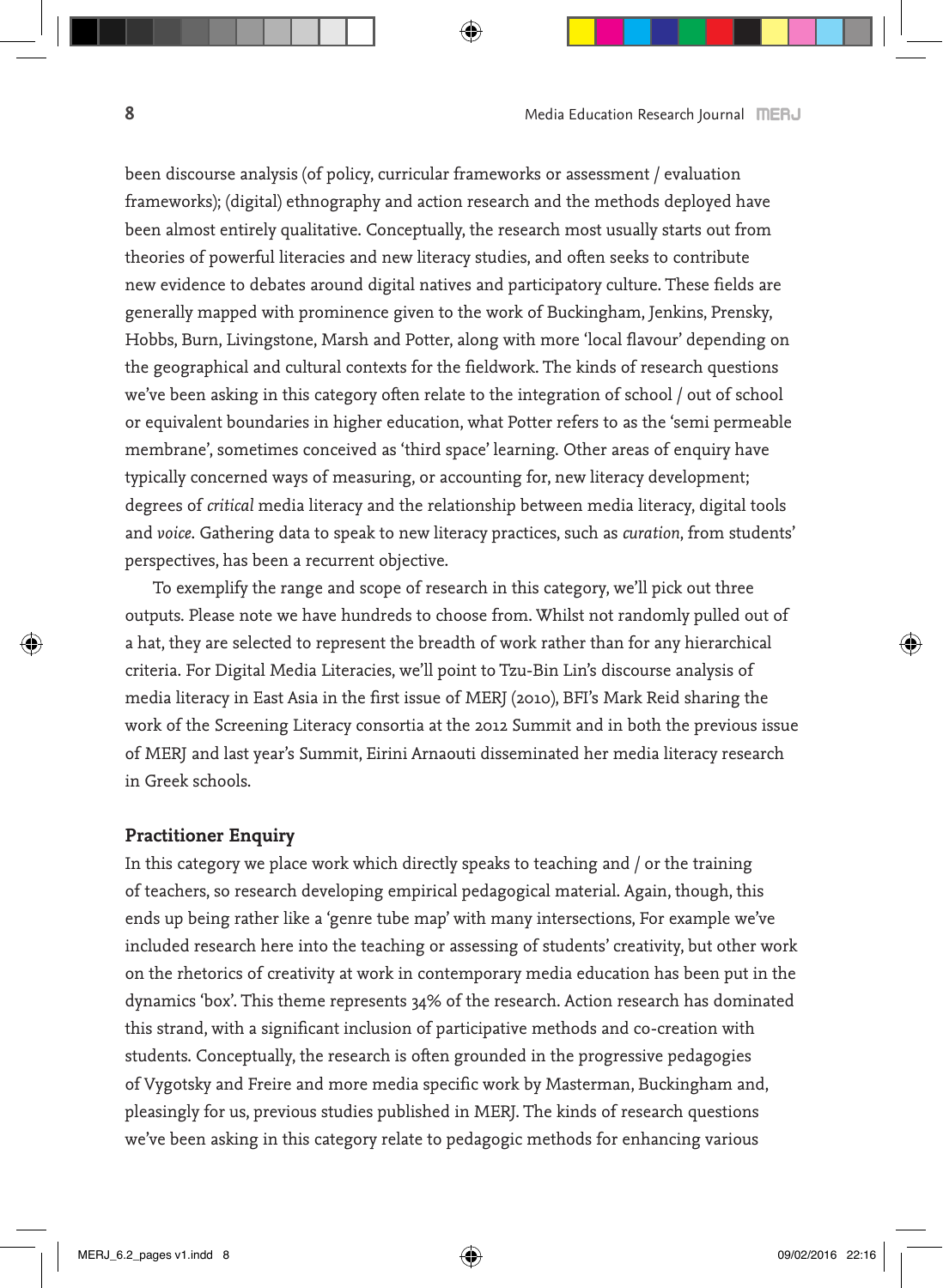forms of expertise, creativity and reflection; strategies for 'gamifying' media learning and, more recently in the light of collaborations with European networks, the Salzburg Global Seminar and our American partners such as Emerson and JMLE, questions of pedagogy for engaged media citizenship. But this is a very broad church and at one end the research questions are more specific and immediate – how to improve student learning, engage students more, work more inclusively – and at the other more 'game-changer' questions about new modes of media learning and the pedagogic rationale required for those. In both cases, though – as is the case with most educational research conducted by educators – the dominant approach has been hunch – hypothesis – experiment and measure.

Again, to exemplify the range and scope of research in this category, we'll pick out three outputs. For Practitioner Enquiry, we'll point to Sara Bragg's 'Tales of the Classroom' (2010, MERJ 1.2), in which she suggests that familiar pedagogical approaches to media production work in schools 'embed' stories that reinforce ideas about media and audiences that are in the interests of teacher identity. At this year's Summit, Antonio Lopez and Sox Sperry present research-informed hands-on approaches to sustainable ecology work in media education. Converging teacher research with digital learning, Emma Walters shared 'Chameleon: A Pedagogic Experiment in the Beta-age'.

#### **Education Dynamics**

This category includes research into the many relationships within and between education and other agencies. This ranges from employability and enterprise / entrepreneurship to the enduring battles over the status of media education in schools, and more specific studies of media students' lived experiences. Very roughly, the data generated by this sub-field is more likely to be from students, whereas practitioner enquiry is weighted more towards teachers, but this is far from a neat distinction! This is by a small margin the largest category, with 36% of the research placed here. Methods have been more varied in this sub-field, ranging from content analysis of curricular to reviews of literature and mixed methods where existing student data (eg in the UK, the NSS) is put in dialogue with more nuanced accounts of, for example, 'cohort culture' or 'production habitus'. Likewise, this line of research starts out from more different places, conceptually – genealogies of media education, analyses of discipline epistemology, the sociology of vocational education or more country / sector specific debates. Therefore it is harder also to foreground particular citations, at one end of the continuum we see many references to Buckingham, again, with Terry Bolas' historical account, provocations from Gauntlett and Jenkins and at the other very specific quality assurance frameworks, audits or commissioned reports, from the Cambridge Primary Review to Creative Britain and beyond, to the reports of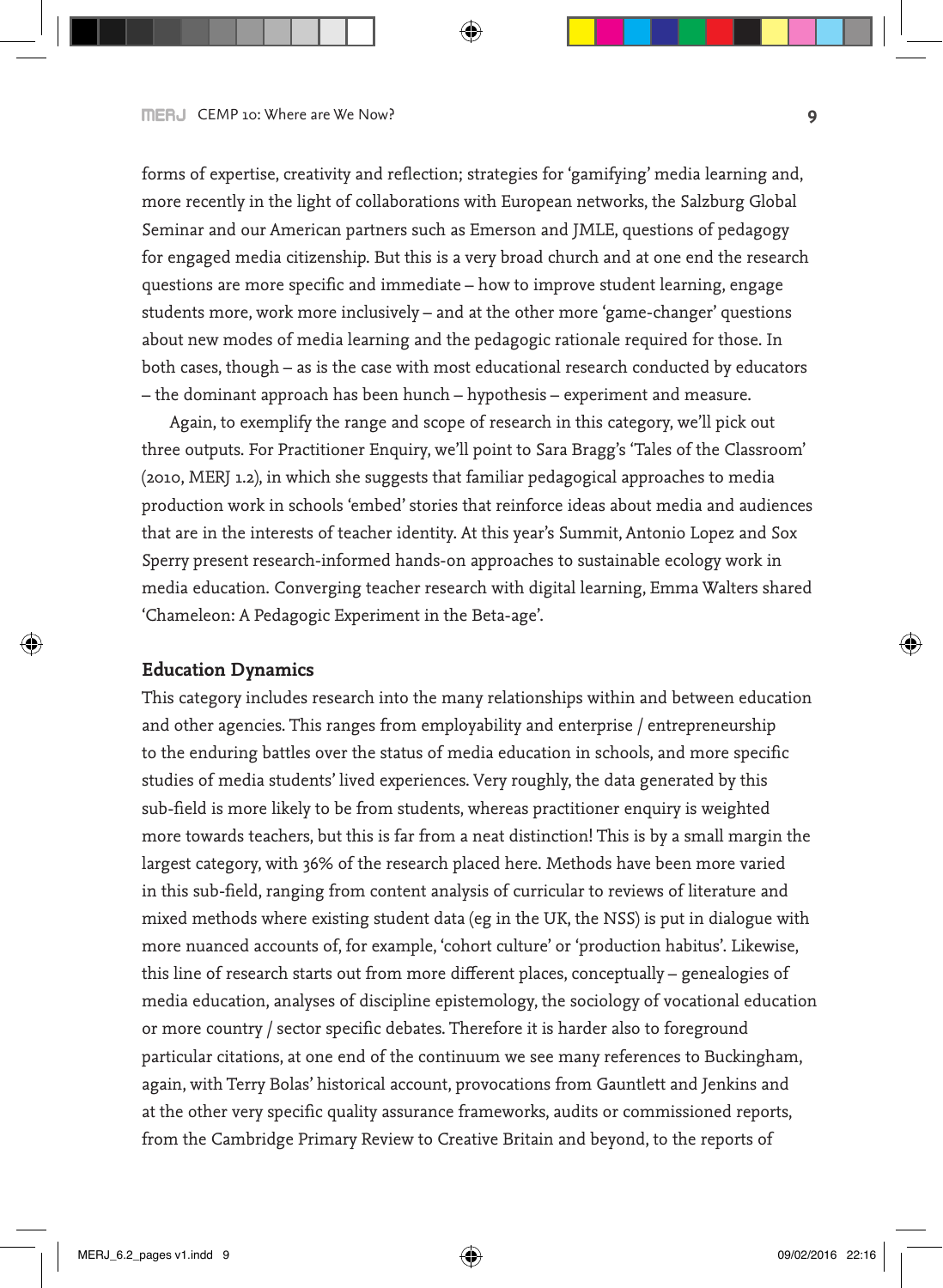OFSTED, and OFCOM the Scottish Executive, the HEA in England, policy frameworks from almost every EU member state. One substantive area of the dynamics explored concerns relationships with media industries, and in this field the works of Hesmondalgh, Deuze and Dan Asthon are prominent, along with the material disseminated by Creative Skillset.

For this broad area, our three choices are Chukwudi Justus Anyianuka's research into journalism education in Nigeria, presented at the Prague Summit with a emphasis on 'dislocation between classroom and newsroom'; Dave Harte and Vanessa Jackson' 'Media employability 2.0' from MERJ 2.2 (2012) and Paul Mihailidis' analysis of empowerment narratives in global media education from the joint JMLE issue 5.2 (2015).

## **Any answers?**

So, we've published a lot of research findings, analyses of policy, practice and discourse and a great deal of pedagogic enquiry, and we've enabled many practitioner researchers to share their work at our summit. We've provided a forum for the exchange of media education research across the UK, Europe and North America and we're starting to reach out to broader fields. But what are we closer to knowing after a decade 'in the game'?

*The known knowns* – from the research of our many authors and presenters, we have found out a great deal about what works in the areas of student engagement, collaborative working and the fusion of theory and practice. We know that media students value reflection, that e-learning requires a robust pedagogic rationale and equal, if not more 'craft' than classroom teaching. We can point practitioners and students to a field of new data, often generated through action research, which may tell 'small stories' rather than reveal generalisable patterns but nevertheless take us forward in knowing how media literacy works in relation to broader social literacies, what cohort culture looks like for media students, how younger children can more critically curate their mediated identities, what we are missing in relation to environmental, ethical and inter-cultural approaches, how digital ethnography can be pedagogised, what complexity (the 'cultural layer') the rhetorics of employability and enterprise need to be more open to; in what areas of media engagement we might need forms of 'new protectionism'; what we think we are talking about when we talk about creativity; how best to harness student 'voice' in media education and to what ends and on whose terms. To name but a few areas where we've made clear progress. Finally, we think it's fair to say MERJ has offered the most sustained and the deepest ongoing debate about whether we need a 'Media Studies 2.0'. We haven't taken a side, but we've devoted many pages to the key protagonists and to researchers working it through on the ground.